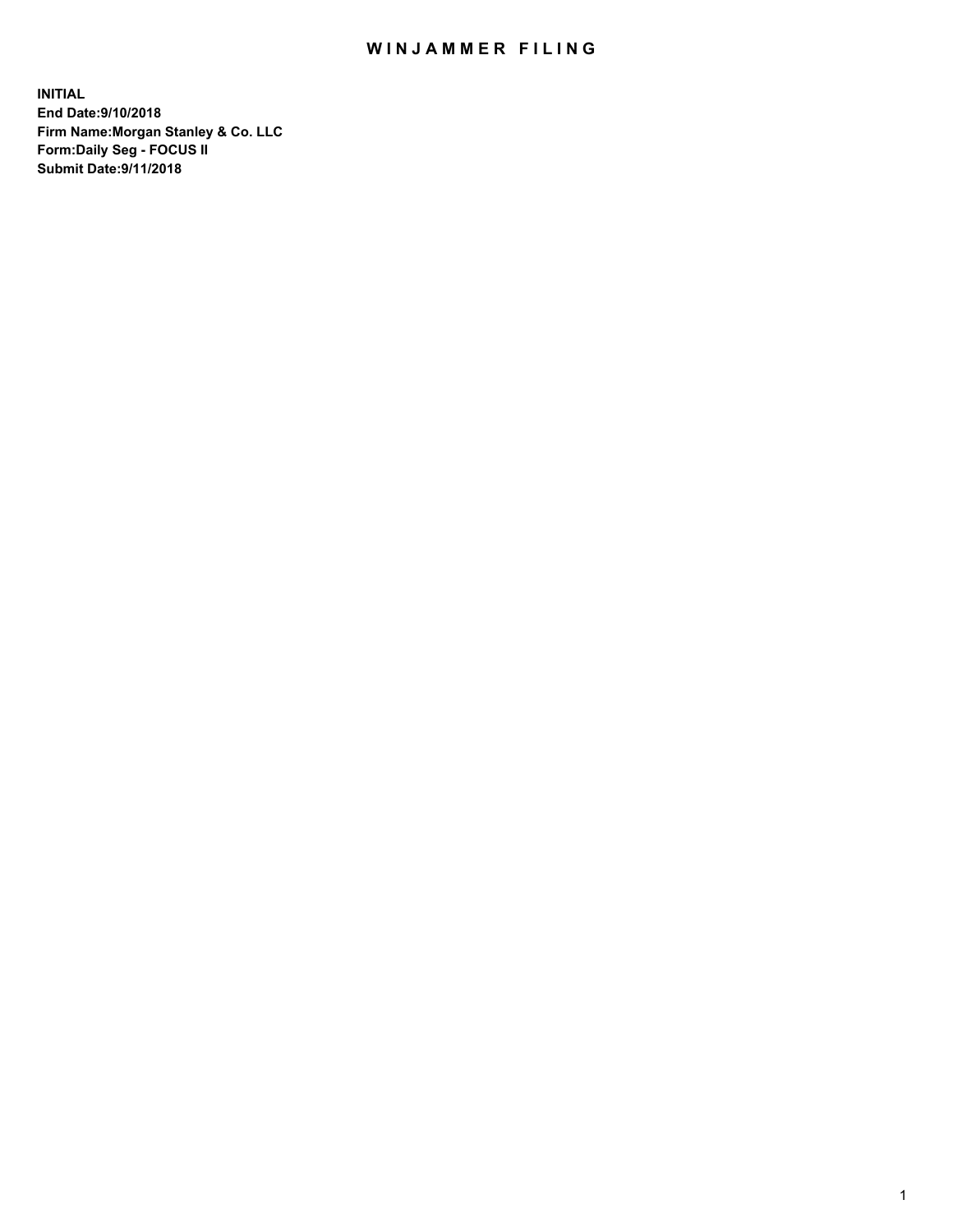**INITIAL End Date:9/10/2018 Firm Name:Morgan Stanley & Co. LLC Form:Daily Seg - FOCUS II Submit Date:9/11/2018 Daily Segregation - Cover Page**

| Name of Company                                                                                                                                                                                                                                                                                                                | Morgan Stanley & Co. LLC                               |
|--------------------------------------------------------------------------------------------------------------------------------------------------------------------------------------------------------------------------------------------------------------------------------------------------------------------------------|--------------------------------------------------------|
| <b>Contact Name</b>                                                                                                                                                                                                                                                                                                            | <b>Ikram Shah</b>                                      |
| <b>Contact Phone Number</b>                                                                                                                                                                                                                                                                                                    | 212-276-0963                                           |
| <b>Contact Email Address</b>                                                                                                                                                                                                                                                                                                   | Ikram.shah@morganstanley.com                           |
| FCM's Customer Segregated Funds Residual Interest Target (choose one):<br>a. Minimum dollar amount: ; or<br>b. Minimum percentage of customer segregated funds required:% ; or<br>c. Dollar amount range between: and; or<br>d. Percentage range of customer segregated funds required between:% and%.                         | 280,000,000<br><u>0</u><br><u>0 0</u><br>0 Q           |
| FCM's Customer Secured Amount Funds Residual Interest Target (choose one):<br>a. Minimum dollar amount: ; or<br>b. Minimum percentage of customer secured funds required:%; or<br>c. Dollar amount range between: and; or<br>d. Percentage range of customer secured funds required between:% and%.                            | 140,000,000<br><u>0</u><br><u>00</u><br>0 <sub>0</sub> |
| FCM's Cleared Swaps Customer Collateral Residual Interest Target (choose one):<br>a. Minimum dollar amount: ; or<br>b. Minimum percentage of cleared swaps customer collateral required:% ; or<br>c. Dollar amount range between: and; or<br>d. Percentage range of cleared swaps customer collateral required between:% and%. | 92,000,000<br><u>0</u><br><u>00</u><br>0 <sub>0</sub>  |

Attach supporting documents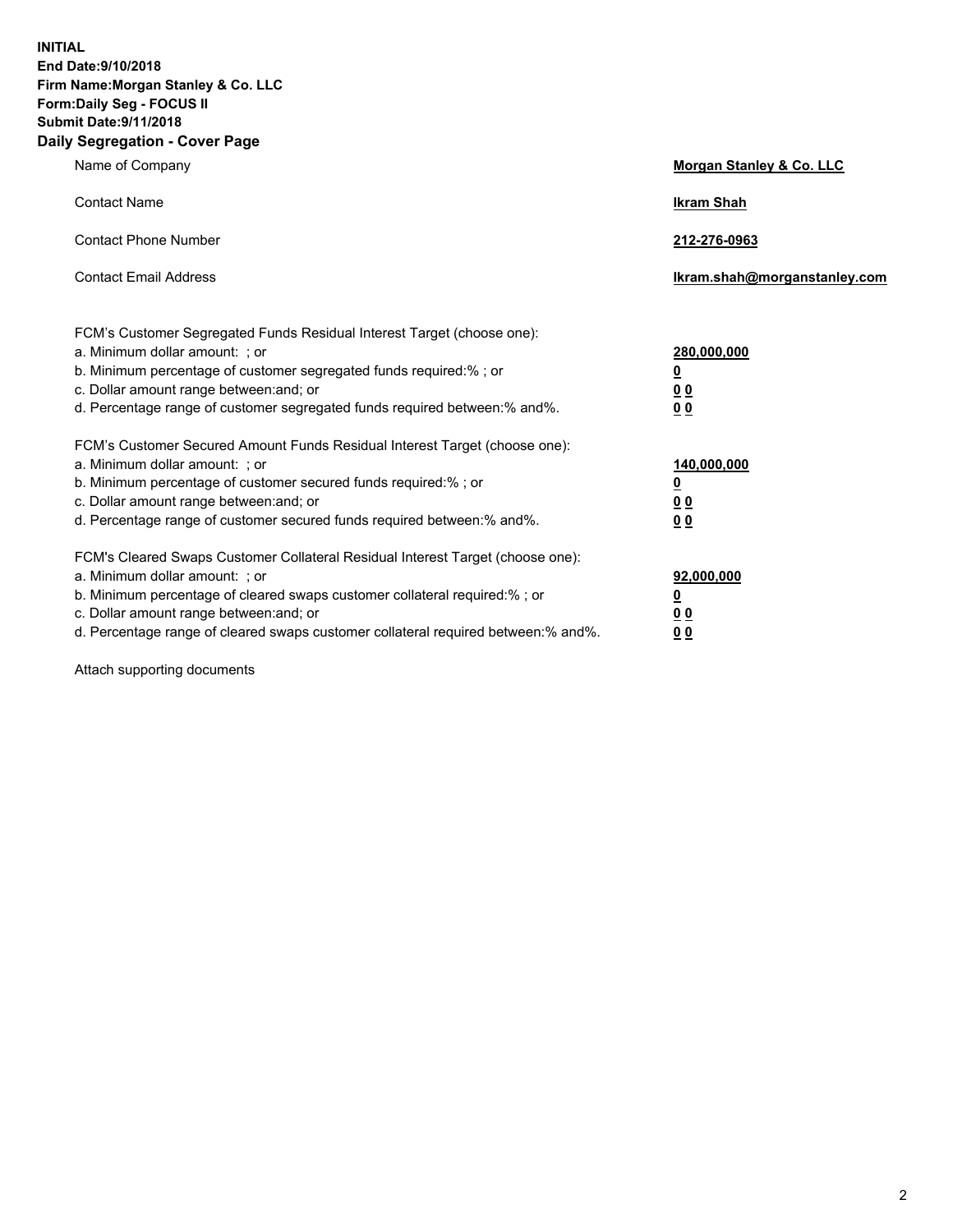## **INITIAL End Date:9/10/2018 Firm Name:Morgan Stanley & Co. LLC Form:Daily Seg - FOCUS II Submit Date:9/11/2018 Daily Segregation - Secured Amounts** Foreign Futures and Foreign Options Secured Amounts Amount required to be set aside pursuant to law, rule or regulation of a foreign government or a rule of a self-regulatory organization authorized thereunder 1. Net ledger balance - Foreign Futures and Foreign Option Trading - All Customers A. Cash **3,594,077,667** [7315] B. Securities (at market) **2,463,916,517** [7317] 2. Net unrealized profit (loss) in open futures contracts traded on a foreign board of trade **-699,771,999** [7325] 3. Exchange traded options a. Market value of open option contracts purchased on a foreign board of trade **27,920,525** [7335] b. Market value of open contracts granted (sold) on a foreign board of trade **-24,509,173** [7337] 4. Net equity (deficit) (add lines 1. 2. and 3.) **5,361,633,537** [7345] 5. Account liquidating to a deficit and account with a debit balances - gross amount **313,662,444** [7351] Less: amount offset by customer owned securities **-312,576,555** [7352] **1,085,889** 6. Amount required to be set aside as the secured amount - Net Liquidating Equity Method (add lines 4 and 5) 7. Greater of amount required to be set aside pursuant to foreign jurisdiction (above) or line 6. FUNDS DEPOSITED IN SEPARATE REGULATION 30.7 ACCOUNTS 1. Cash in banks A. Banks located in the United States **726,499,874** [7500] B. Other banks qualified under Regulation 30.7 **620,395,310** [7520] **1,346,895,184** 2. Securities A. In safekeeping with banks located in the United States **97,603,585** [7540] B. In safekeeping with other banks qualified under Regulation 30.7 **0** [7560] **97,603,585** [7570] 3. Equities with registered futures commission merchants A. Cash **6,917,245** [7580] B. Securities **0** [7590] C. Unrealized gain (loss) on open futures contracts **1,653,053** [7600] D. Value of long option contracts **0** [7610] E. Value of short option contracts **0** [7615] **8,570,298** [7620] 4. Amounts held by clearing organizations of foreign boards of trade A. Cash **0** [7640] B. Securities **0** [7650] C. Amount due to (from) clearing organization - daily variation **0** [7660] D. Value of long option contracts **0** [7670] E. Value of short option contracts **0** [7675] **0** [7680] 5. Amounts held by members of foreign boards of trade A. Cash **2,431,465,458** [7700] B. Securities **2,366,312,932** [7710]

- C. Unrealized gain (loss) on open futures contracts **-701,425,052** [7720]
- D. Value of long option contracts **27,920,525** [7730]
- E. Value of short option contracts **-24,509,173** [7735] **4,099,764,690**
- 6. Amounts with other depositories designated by a foreign board of trade **0** [7760]
- 7. Segregated funds on hand **0** [7765]
- 8. Total funds in separate section 30.7 accounts **5,552,833,757** [7770]
- 9. Excess (deficiency) Set Aside for Secured Amount (subtract line 7 Secured Statement Page 1 from Line 8)
- 10. Management Target Amount for Excess funds in separate section 30.7 accounts **140,000,000** [7780]
- 11. Excess (deficiency) funds in separate 30.7 accounts over (under) Management Target **50,114,331** [7785]

**0** [7305]

[7354] **5,362,719,426** [7355]

**5,362,719,426** [7360]

[7530]

[7740] **190,114,331** [7380]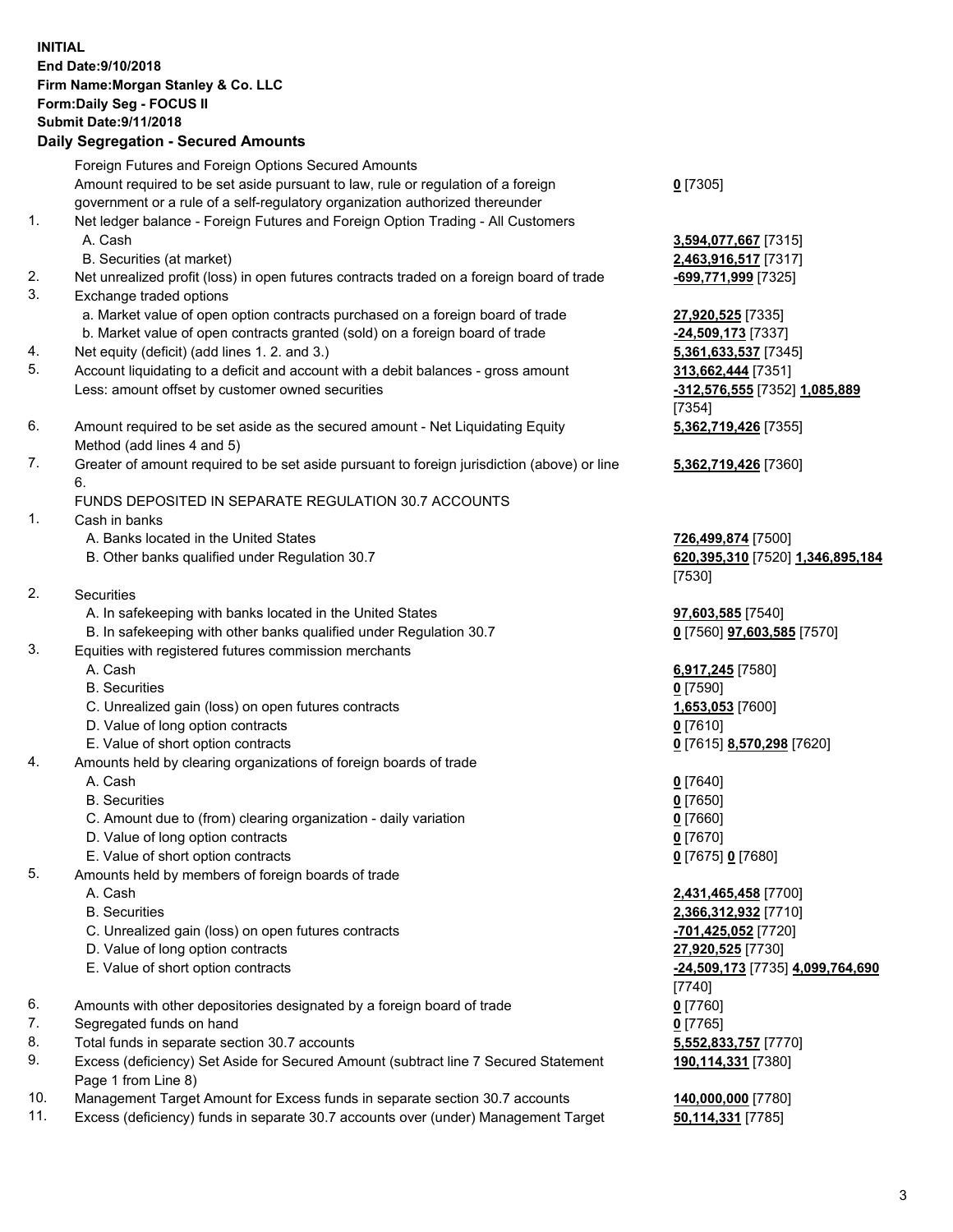**INITIAL End Date:9/10/2018 Firm Name:Morgan Stanley & Co. LLC Form:Daily Seg - FOCUS II Submit Date:9/11/2018 Daily Segregation - Segregation Statement** SEGREGATION REQUIREMENTS(Section 4d(2) of the CEAct) 1. Net ledger balance A. Cash **11,879,315,788** [7010] B. Securities (at market) **5,976,101,610** [7020] 2. Net unrealized profit (loss) in open futures contracts traded on a contract market **-1,042,450,930** [7030] 3. Exchange traded options A. Add market value of open option contracts purchased on a contract market **402,922,041** [7032] B. Deduct market value of open option contracts granted (sold) on a contract market **-438,707,794** [7033] 4. Net equity (deficit) (add lines 1, 2 and 3) **16,777,180,715** [7040] 5. Accounts liquidating to a deficit and accounts with debit balances - gross amount **295,132,487** [7045] Less: amount offset by customer securities **-294,556,440** [7047] **576,047** [7050] 6. Amount required to be segregated (add lines 4 and 5) **16,777,756,762** [7060] FUNDS IN SEGREGATED ACCOUNTS 7. Deposited in segregated funds bank accounts A. Cash **4,586,247,234** [7070] B. Securities representing investments of customers' funds (at market) **0** [7080] C. Securities held for particular customers or option customers in lieu of cash (at market) **910,333,442** [7090] 8. Margins on deposit with derivatives clearing organizations of contract markets A. Cash **6,547,564,039** [7100] B. Securities representing investments of customers' funds (at market) **0** [7110] C. Securities held for particular customers or option customers in lieu of cash (at market) **5,065,768,168** [7120] 9. Net settlement from (to) derivatives clearing organizations of contract markets **30,142,996** [7130] 10. Exchange traded options A. Value of open long option contracts **402,922,041** [7132] B. Value of open short option contracts **-438,707,794** [7133] 11. Net equities with other FCMs A. Net liquidating equity **5,145,093** [7140] B. Securities representing investments of customers' funds (at market) **0** [7160] C. Securities held for particular customers or option customers in lieu of cash (at market) **0** [7170] 12. Segregated funds on hand **0** [7150] 13. Total amount in segregation (add lines 7 through 12) **17,109,415,219** [7180] 14. Excess (deficiency) funds in segregation (subtract line 6 from line 13) **331,658,457** [7190] 15. Management Target Amount for Excess funds in segregation **280,000,000** [7194] **51,658,457** [7198]

16. Excess (deficiency) funds in segregation over (under) Management Target Amount Excess